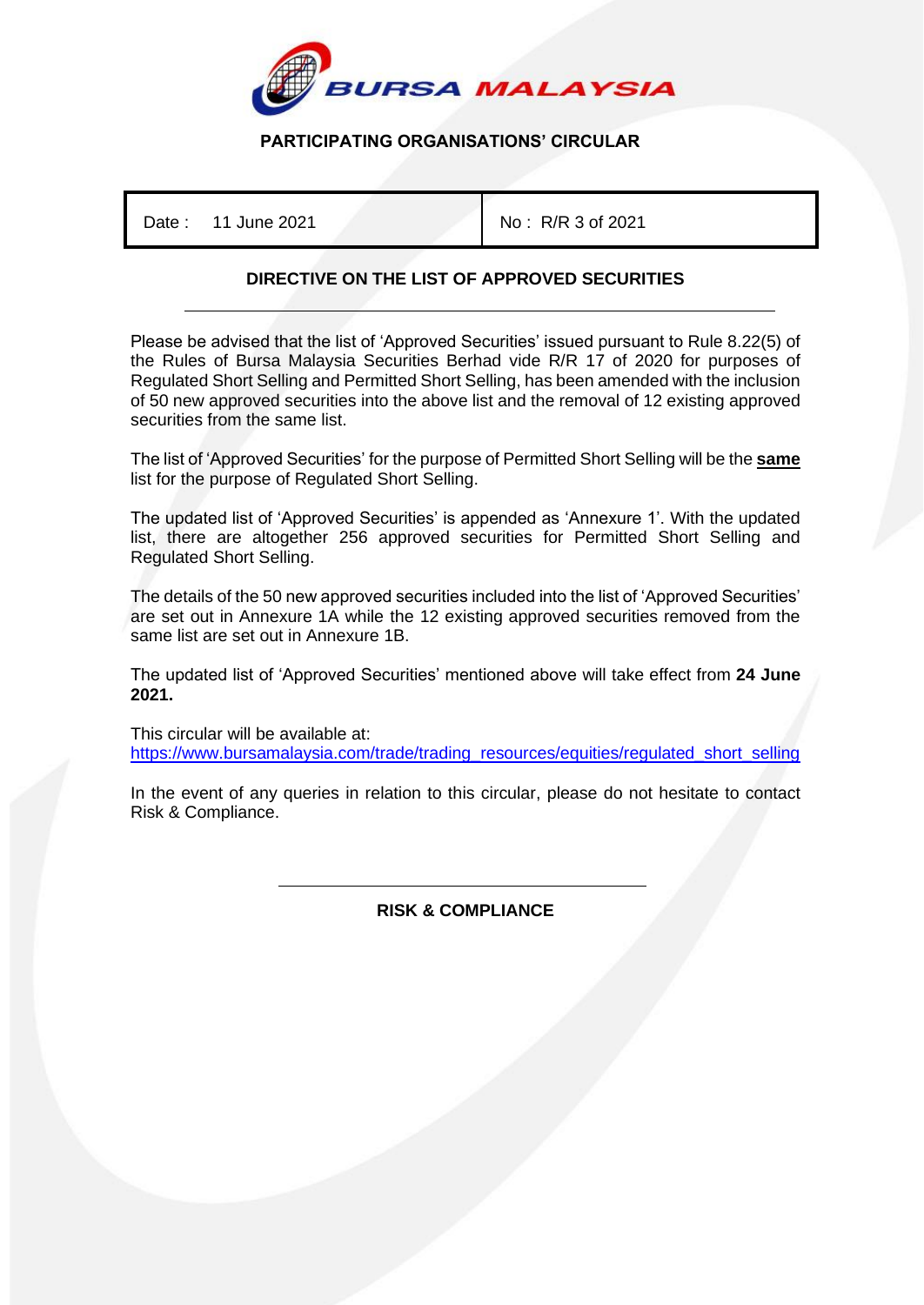| <b>No</b>      | <b>STOCK CODE</b> | <b>STOCK LONG NAME</b>                 | <b>ISIN CODE</b> |
|----------------|-------------------|----------------------------------------|------------------|
| 1              | 0001              | SUPERCOMNET TECHNOLOGIES BHD           | MYQ0001OO006     |
| $\overline{2}$ | 0010              | <b>IRIS CORPORATION BHD</b>            | MYQ0010OO007     |
| 3              | 0021              | <b>GHL SYSTEMS BHD</b>                 | MYQ0021OO004     |
| 4              | 0041              | HONG SENG CONSOLIDATED BERHAD          | MYQ0041OO002     |
| 5              | 0069              | VIVOCOM INTL HOLDINGS BERHAD           | MYQ0069OO003     |
| 6              | 0078              | <b>GDEX BERHAD</b>                     | MYQ0078OO004     |
| 7              | 0090              | <b>ELSOFT RESEARCH BHD</b>             | MYQ0090OO009     |
| 8              | 0097              | <b>VITROX CORPORATION BHD</b>          | MYQ0097OO004     |
| 9              | 0098              | <b>BAHVEST RESOURCES BERHAD</b>        | MYQ0098OO002     |
| 10             | 0101              | TMC LIFE SCIENCES BHD                  | MYQ0101OO004     |
| 11             | 0126              | MICROLINK SOLUTIONS BHD                | MYQ0126OO001     |
| 12             | 0127              | JHM CONSOLIDATION BHD                  | MYQ0127OO009     |
| 13             | 0128              | <b>FRONTKEN CORPORATION BHD</b>        | MYQ0128OO007     |
| 14             | 0138              | MY E.G. SERVICES BHD                   | MYQ0138OO006     |
| 15             | 0146              | JF TECHNOLOGY BHD                      | MYQ0146OO009     |
| 16             | 0151              | <b>KELINGTON GROUP BERHAD</b>          | MYQ0151OO009     |
| 17             | 0163              | CAREPLUS GROUP BERHAD                  | MYQ0163OO004     |
| 18             | 0166              | <b>INARI AMERTRON BERHAD</b>           | MYQ0166OO007     |
| 19             | 0168              | <b>BOILERMECH HOLDINGS BHD</b>         | MYQ0168OO003     |
| 20             | 0172              | <b>OCK GROUP BERHAD</b>                | MYQ0172OO005     |
| 21             | 0186              | PERAK TRANSIT BERHAD                   | MYQ0186OO005     |
| 22             | 0188              | <b>HLT GLOBAL BERHAD</b>               | MYQ0188OO001     |
| 23             | 0193              | KEJURUTERAAN ASASTERA BERHAD           | MYQ0193OO001     |
| 24             | 0198              | <b>GDB HOLDINGS BERHAD</b>             | MYQ0198OO000     |
| 25             | 0200              | REVENUE GROUP BERHAD                   | MYQ0200OO004     |
| 26             | 0208              | <b>GREATECH TECHNOLOGY BERHAD</b>      | MYQ0208OO007     |
| 27             | 0213              | <b>MTAG GROUP BERHAD</b>               | MYQ0213OO007     |
| 28             | 1015              | AMMB HOLDINGS BHD                      | MYL1015OO006     |
| 29             | 1023              | <b>CIMB GROUP HOLDINGS BERHAD</b>      | MYL1023OO000     |
| 30             | 1066              | RHB BANK BERHAD                        | MYL1066OO009     |
| 31             | 1082              | HONG LEONG FINANCIAL GROUP BHD         | MYL1082OO006     |
| 32             | 1155              | MALAYAN BANKING BHD                    | MYL1155OO000     |
| 33             | 1163              | ALLIANZ MALAYSIA BHD                   | MYL1163OO004     |
| 34             | 1171              | MALAYSIA BUILDING SOCIETY BHD          | MYL1171OO007     |
| 35             | 1295              | PUBLIC BANK BHD                        | MYL1295OO004     |
| 36             | 1368              | <b>UEM EDGENTA BERHAD</b>              | MYL1368OO009     |
| 37             | 1562              | BERJAYA SPORTS TOTO BHD                | MYL1562OO007     |
| 38             | 1619              | DRB-HICOM BHD                          | MYL1619OO005     |
| 39             | 1651              | MALAYSIAN RESOURCES CORPORATION BERHAD | MYL1651OO008     |
| 40             | 1724              | PARAMOUNT CORPORATION BHD              | MYL1724OO003     |
| 41             | 1818              | <b>BURSA MALAYSIA BHD</b>              | MYL1818OO003     |
| 42             | 1961              | IOI CORPORATION BHD                    | MYL1961OO001     |
| 43             | 1996              | <b>KRETAM HOLDINGS BHD</b>             | MYL1996OO007     |
| 44             | 2089              | UNITED PLANTATIONS BHD                 | MYL2089OO000     |
| 45             | 2127              | <b>COMFORT GLOVES BERHAD</b>           | MYL2127OO008     |
| 46             | 2194              | MMC CORPORATION BHD                    | MYL2194OO008     |
| 47             | 2216              | IJM PLANTATIONS BHD                    | MYL2216OO009     |
| 48             | 2291              | <b>GENTING PLANTATIONS BERHAD</b>      | MYL2291OO002     |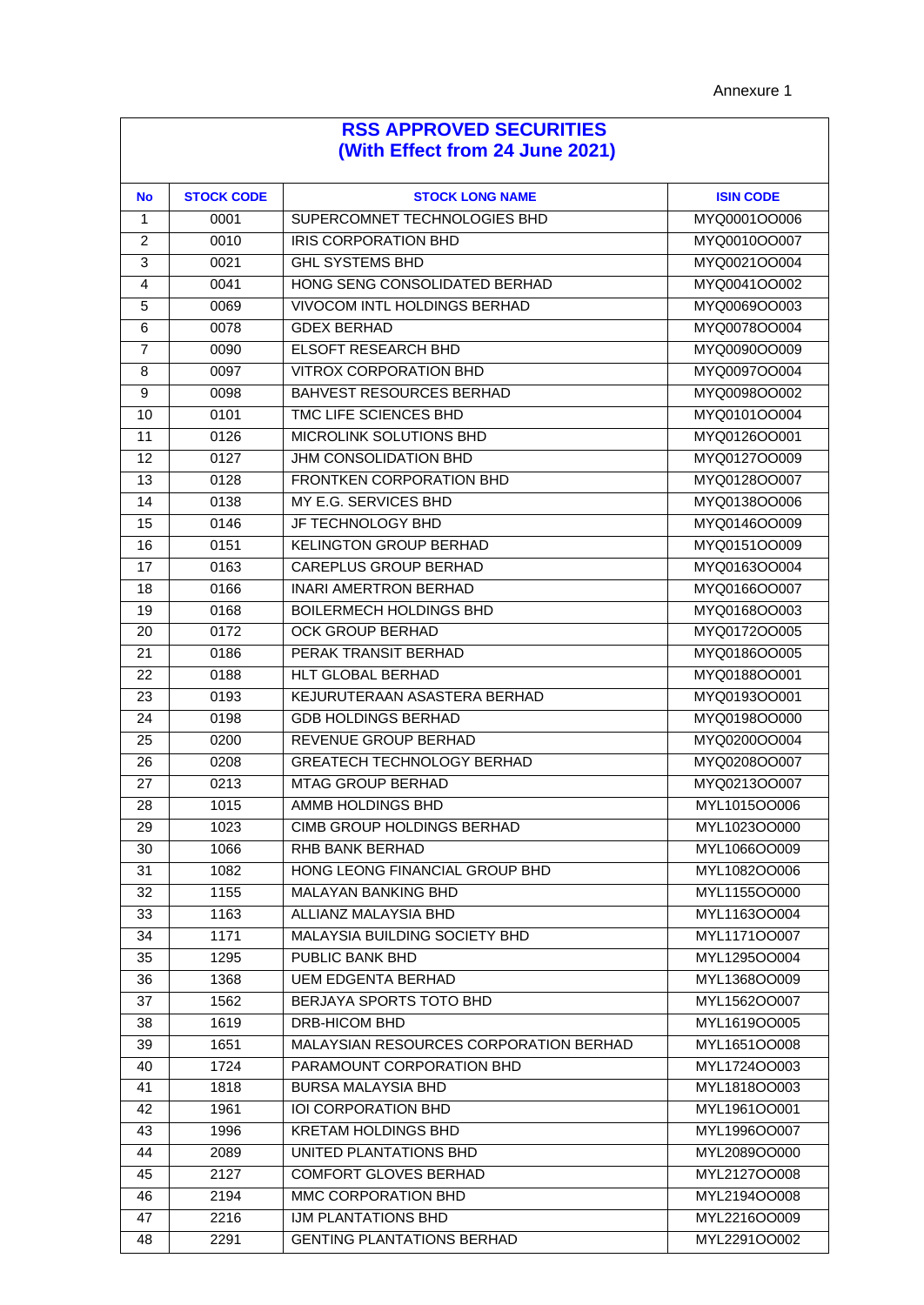| <b>No</b> | <b>STOCK CODE</b> | <b>STOCK LONG NAME</b>                      | <b>ISIN CODE</b> |
|-----------|-------------------|---------------------------------------------|------------------|
| 49        | 2445              | KUALA LUMPUR KEPONG BHD                     | MYL2445OO004     |
| 50        | 2488              | ALLIANCE BANK MALAYSIA BERHAD               | MYL2488OO004     |
| 51        | 2771              | <b>BOUSTEAD HOLDINGS BHD</b>                | MYL2771OO003     |
| 52        | 2836              | CARLSBERG BREWERY MALAYSIA BHD              | MYL2836OO004     |
| 53        | 2852              | CAHYA MATA SARAWAK BHD                      | MYL2852OO001     |
| 54        | 3034              | HAP SENG CONSOLIDATED BHD                   | MYL3034OO005     |
| 55        | 3042              | PETRON MALAYSIA REFINING & MARKETING BERHAD | MYL3042OO008     |
| 56        | 3069              | <b>MEGA FIRST CORPORATION BHD</b>           | MYL3069OO001     |
| 57        | 3182              | <b>GENTING BHD</b>                          | MYL3182OO002     |
| 58        | 3239              | BERJAYA ASSETS BERHAD                       | MYL3239OO000     |
| 59        | 3255              | HEINEKEN MALAYSIA BERHAD                    | MYL3255OO006     |
| 60        | 3301              | HONG LEONG INDUSTRIES BHD                   | MYL3301OO008     |
| 61        | 3336              | IJM CORPORATION BHD                         | MYL3336OO004     |
| 62        | 3379              | <b>INSAS BHD</b>                            | MYL3379OO004     |
| 63        | 3395              | BERJAYA CORPORATION BHD                     | MYL3395OO000     |
| 64        | 3417              | <b>EASTERN &amp; ORIENTAL BHD</b>           | MYL3417OO002     |
| 65        | 3565              | <b>WCE HOLDINGS BERHAD</b>                  | MYL3565OO008     |
| 66        | 3662              | MALAYAN FLOUR MILLS BHD                     | MYL3662OO003     |
| 67        | 3689              | <b>FRASER &amp; NEAVE HOLDINGS BHD</b>      | MYL3689OO006     |
| 68        | 3794              | MALAYAN CEMENT BERHAD                       | MYL3794OO004     |
| 69        | 3816              | <b>MISC BHD</b>                             | MYL3816OO005     |
| 70        | 3859              | <b>MAGNUM BERHAD</b>                        | MYL3859OO005     |
| 71        | 3867              | <b>MALAYSIAN PACIFIC INDUSTRIES</b>         | MYL3867OO008     |
| 72        | 3883              | MUDA HOLDINGS BHD                           | MYL3883OO005     |
| 73        | 4006              | ORIENTAL HOLDINGS BHD                       | MYL4006OO002     |
| 74        | 4065              | PPB GROUP BHD                               | MYL4065OO008     |
| 75        | 4162              | BRITISH AMERICAN TOBACCO (M)                | MYL4162OO003     |
| 76        | 4197              | <b>SIME DARBY BHD</b>                       | MYL4197OO009     |
| 77        | 4219              | BERJAYA LAND BHD                            | MYL4219OO001     |
| 78        | 4235              | LION INDUSTRIES CORPORATION                 | MYL4235OO007     |
| 79        | 4324              | HENGYUAN REFINING COMPANY BERHAD            | MYL4324OO009     |
| 80        | 4383              | JAYA TIASA HOLDINGS BHD                     | MYL4383OO005     |
| 81        | 4405              | TAN CHONG MOTOR HOLDINGS BHD                | MYL4405OO006     |
| 82        | 4456              | DAGANG NEXCHANGE BERHAD                     | MYL4456OO009     |
| 83        | 4502              | <b>MEDIA PRIMA BHD</b>                      | MYL4502OO000     |
| 84        | 4588              | UMW HOLDINGS BHD                            | MYL4588OO009     |
| 85        | 4634              | POS MALAYSIA BHD                            | MYL4634OO001     |
| 86        | 4677              | <b>YTL CORPORATION BHD</b>                  | MYL4677OO000     |
| 87        | 4707              | NESTLE (M) BHD                              | MYL4707OO005     |
| 88        | 4715              | <b>GENTING MALAYSIA BERHAD</b>              | MYL4715OO008     |
| 89        | 4723              | JAKS RESOURCES BERHAD                       | MYL4723OO002     |
| 90        | 4731              | <b>SCIENTEX BERHAD</b>                      | MYL4731OO005     |
| 91        | 4863              | TELEKOM MALAYSIA BHD                        | MYL4863OO006     |
| 92        | 5000              | HUME CEMENT INDUSTRIES BERHAD               | MYL5000OO004     |
| 93        | 5005              | UNISEM (M) BHD                              | MYL5005OO003     |
| 94        | 5012              | TA ANN HOLDINGS BHD                         | MYL5012OO009     |
| 95        | 5014              | MALAYSIA AIRPORTS HOLDINGS BHD              | MYL5014OO005     |
| 96        | 5024              | HUP SENG INDUSTRIES BHD                     | MYL5024OO004     |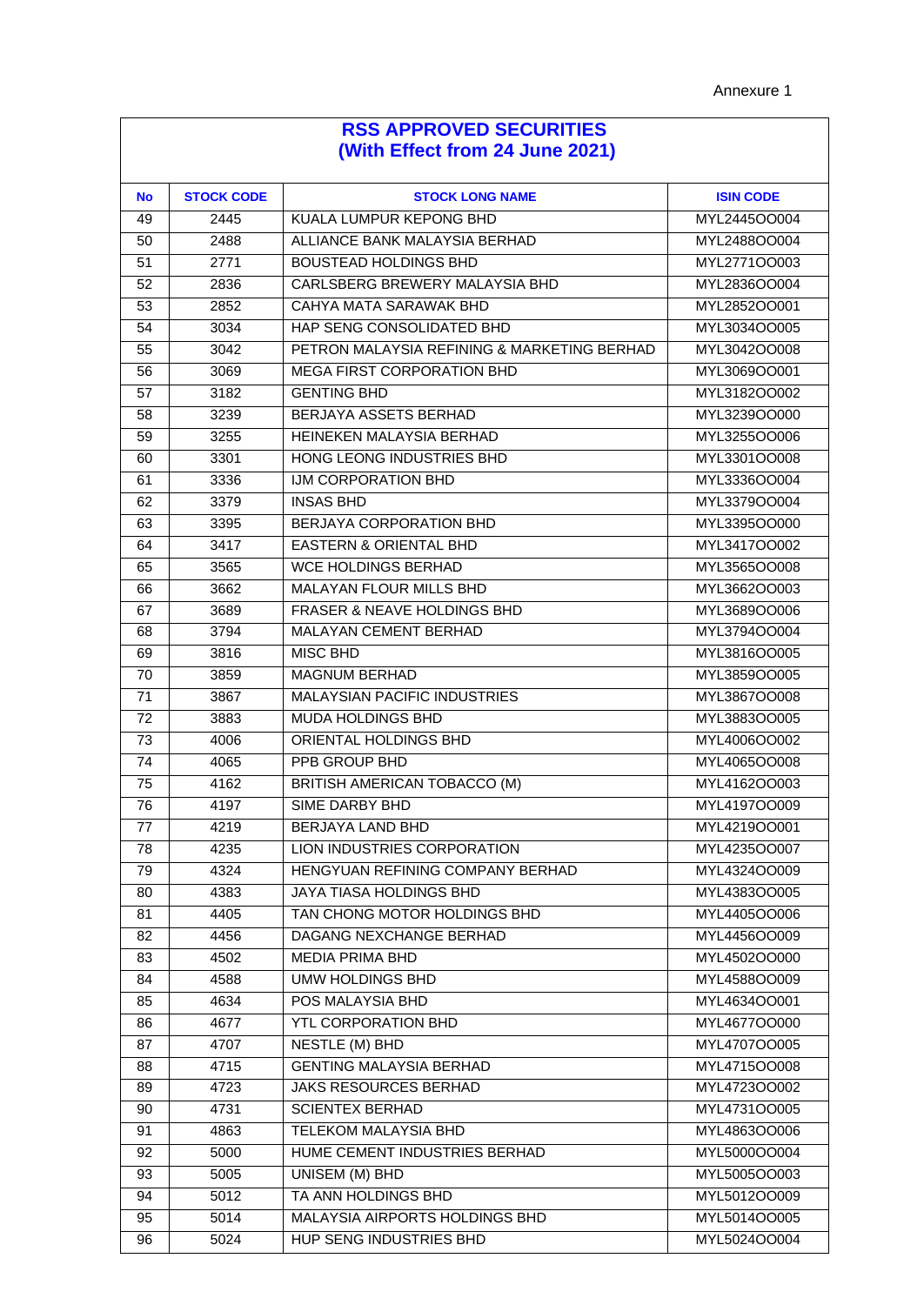| <b>No</b> | <b>STOCK CODE</b> | <b>STOCK LONG NAME</b>             | <b>ISIN CODE</b> |
|-----------|-------------------|------------------------------------|------------------|
| 97        | 5027              | KIM LOONG RESOURCES BHD            | MYL5027OO007     |
| 98        | 5031              | TIME DOTCOM BHD                    | MYL5031OO009     |
| 99        | 5038              | <b>KSL HOLDINGS BHD</b>            | MYL5038OO004     |
| 100       | 5053              | OSK HOLDINGS BHD                   | MYL5053OO003     |
| 101       | 5066              | NTPM HOLDINGS BHD                  | MYL5066OO005     |
| 102       | 5068              | <b>LUSTER INDUSTRIES BHD</b>       | MYL5068OO001     |
| 103       | 5072              | <b>HIAP TECK VENTURE BHD</b>       | MYL5072OO003     |
| 104       | 5077              | <b>MALAYSIAN BULK CARRIERS BHD</b> | MYL5077OO002     |
| 105       | 5079              | <b>GETS GLOBAL BERHAD</b>          | MYL5079OO008     |
| 106       | 5094              | <b>CSC STEEL HOLDINGS BERHAD</b>   | MYL5094OO007     |
| 107       | 5099              | AIRASIA GROUP BERHAD               | MYL5099OO006     |
| 108       | 5102              | <b>GUAN CHONG BHD</b>              | MYL5102OO008     |
| 109       | 5105              | <b>CAN-ONE BHD</b>                 | MYL5105OO001     |
| 110       | 5106              | <b>AXIS REITS</b>                  | MYL5106TO008     |
| 111       | 5109              | <b>YTL HOSPITALITY REIT</b>        | MYL5109TO002     |
| 112       | 5110              | <b>UOA REITS</b>                   | MYL5110TO000     |
| 113       | 5113              | <b>RIMBUNAN SAWIT BHD</b>          | MYL5113OO005     |
| 114       | 5116              | AL-AQAR HEALTHCARE REIT            | MYL5116TO007     |
| 115       | 5123              | <b>SENTRAL REIT</b>                | MYL5123TO003     |
| 116       | 5126              | SARAWAK OIL PALMS BHD              | MYL5126OO007     |
| 117       | 5131              | ZHULIAN CORPORATION BHD            | MYL5131OO007     |
| 118       | 5135              | SARAWAK PLANTATION BHD             | MYL5135OO008     |
| 119       | 5138              | HAP SENG PLANTATIONS HOLDINGS      | MYL5138OO002     |
| 120       | 5139              | AEON CREDIT SERVICE (M) BHD        | MYL5139OO000     |
| 121       | 5140              | <b>TASCO BERHAD</b>                | MYL5140OO008     |
| 122       | 5141              | DAYANG ENTERPRISE HOLDINGS BHD     | MYL5141OO006     |
| 123       | 5142              | WAH SEONG CORPORATION BHD          | MYL5142OO004     |
| 124       | 5143              | LUXCHEM CORPORATION BHD            | MYL5143OO002     |
| 125       | 5148              | <b>UEM SUNRISE BERHAD</b>          | MYL5148OO001     |
| 126       | 5151              | HEXTAR GLOBAL BERHAD               | MYL5151OO005     |
| 127       | 5161              | JCY INTERNATIONAL BERHAD           | MYL5161OO004     |
| 128       | 5168              | HARTALEGA HOLDINGS BHD             | MYL5168OO009     |
| 129       | 5176              | SUNWAY REAL ESTATE INVT TRUST      | MYL5176TO001     |
| 130       | 5180              | CAPITALAND MALAYSIA MALL TRUST     | MYL5180TO003     |
| 131       | 5183              | PETRONAS CHEMICALS GROUP BHD       | MYL5183OO008     |
| 132       | 5184              | CYPARK RESOURCES BERHAD            | MYL5184OO006     |
| 133       | 5185              | AFFIN BANK BERHAD                  | MYL5185OO003     |
| 134       | 5186              | MALAYSIA MARINE AND HEAVY ENG      | MYL5186OO001     |
| 135       | 5196              | BERJAYA FOOD BERHAD                | MYL5196OO000     |
| 136       | 5199              | HIBISCUS PETROLEUM BHD             | MYL5199OO004     |
| 137       | 5200              | <b>UOA DEVELOPMENT BERHAD</b>      | MYL5200OO000     |
| 138       | 5202              | MSM MALAYSIA HOLDINGS BERHAD       | MYL5202OO006     |
| 139       | 5204              | AWANBIRU TECHNOLOGY BERHAD         | MYL5204OO002     |
| 140       | 5209              | <b>GAS MALAYSIA BERHAD</b>         | MYL5209OO001     |
| 141       | 5210              | <b>BUMI ARMADA BERHAD</b>          | MYL5210OO009     |
| 142       | 5211              | <b>SUNWAY BERHAD</b>               | MYL5211OO007     |
| 143       | 5212              | PAVILION REAL ESTATE INV TRUST     | MYL5212TO004     |
| 144       | 5216              | DATASONIC GROUP BERHAD             | MYL5216OO006     |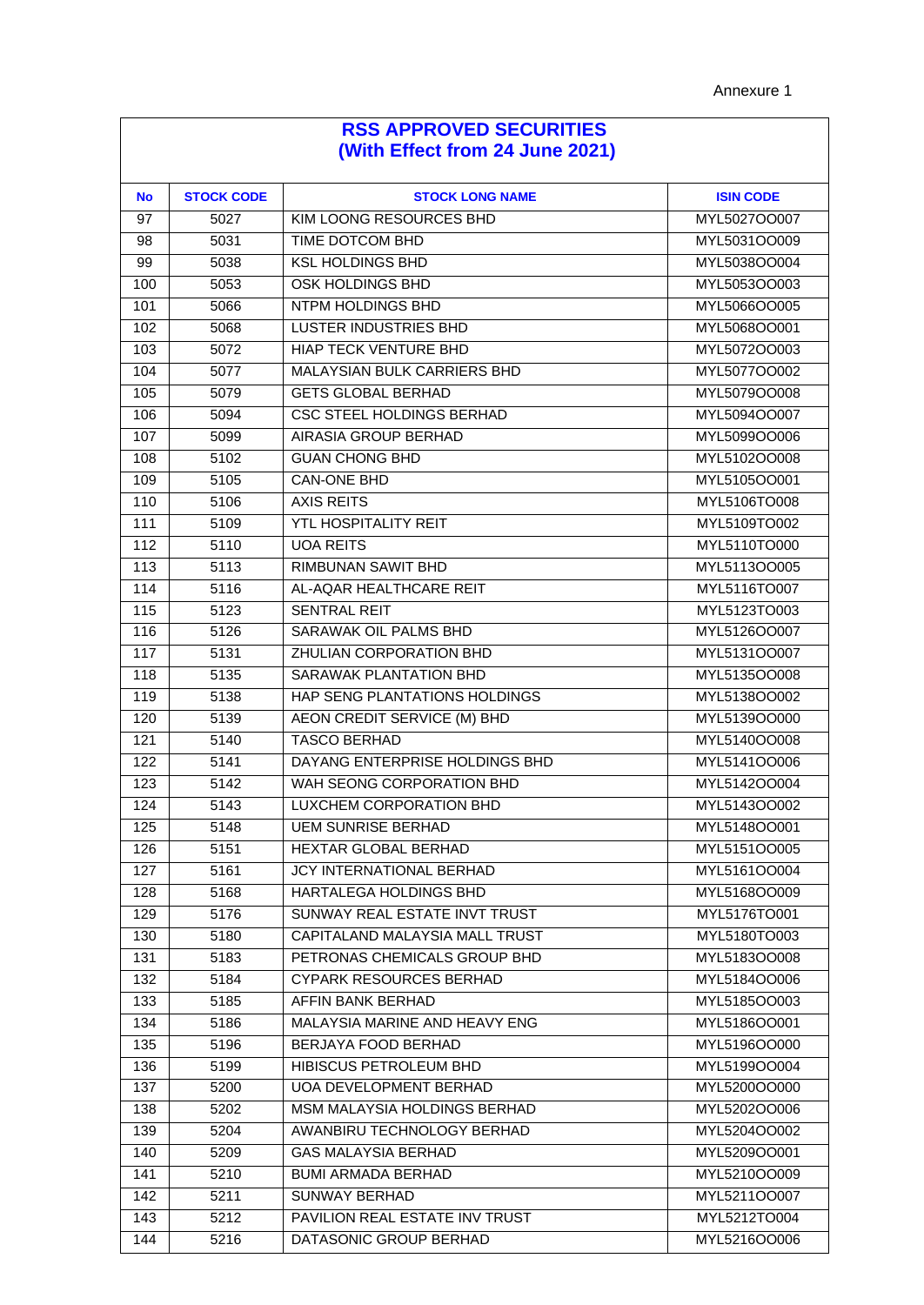| <b>No</b> | <b>STOCK CODE</b> | <b>STOCK LONG NAME</b>                    | <b>ISIN CODE</b> |
|-----------|-------------------|-------------------------------------------|------------------|
| 145       | 5218              | SAPURA ENERGY BERHAD                      | MYL5218OO002     |
| 146       | 5219              | PESTECH INTERNATIONAL BERHAD              | MYL5219OO000     |
| 147       | 5222              | FGV HOLDINGS BERHAD                       | MYL5222OO004     |
| 148       | 5225              | IHH HEALTHCARE BERHAD                     | MYL5225OO007     |
| 149       | 5227              | IGB REAL ESTATE INV TRUST                 | MYL5227TO002     |
| 150       | 5236              | MATRIX CONCEPTS HOLDINGS BHD              | MYL5236OO004     |
| 151       | 5237              | <b>MPHB Capital Berhad</b>                | MYL5237OO002     |
| 152       | 5239              | <b>TITIJAYA LAND BERHAD</b>               | MYL5239OO008     |
| 153       | 5243              | <b>VELESTO ENERGY BERHAD</b>              | MYL5243OO000     |
| 154       | 5246              | <b>WESTPORTS HOLDINGS BERHAD</b>          | MYL5246OO003     |
| 155       | 5247              | <b>KAREX BERHAD</b>                       | MYL5247OO001     |
| 156       | 5248              | BERMAZ AUTO BERHAD                        | MYL5248OO009     |
| 157       | 5249              | <b>IOI PROPERTIES GROUP BERHAD</b>        | MYL5249OO007     |
| 158       | 5250              | 7-ELEVEN MALAYSIA HOLDINGS BERHAD         | MYL5250OO005     |
| 159       | 5253              | <b>ECONPILE HOLDINGS BHD</b>              | MYL5253OO009     |
| 160       | 5254              | <b>BOUSTEAD PLANTATIONS BHD</b>           | MYL5254OO007     |
| 161       | 5258              | <b>BIMB HOLDINGS BHD</b>                  | MYL5258OO008     |
| 162       | 5263              | SUNWAY CONSTRUCTION GROUP BERHAD          | MYL5263OO008     |
| 163       | 5264              | MALAKOFF CORPORATION BERHAD               | MYL5264OO006     |
| 164       | 5272              | RANHILL UTILITIES BERHAD                  | MYL5272OO009     |
| 165       | 5273              | CHIN HIN GROUP BERHAD                     | MYL5273OO007     |
| 166       | 5274              | HONG LEONG CAPITAL BERHAD                 | MYL5274OO005     |
| 167       | 5275              | MYNEWS HOLDINGS BERHAD                    | MYL5275OO002     |
| 168       | 5279              | SERBA DINAMIK HOLDINGS BERHAD             | MYL5279OO004     |
| 169       | 5283              | ECO WORLD INTERNATIONAL BERHAD            | MYL5283OO006     |
| 170       | 5284              | LOTTE CHEMICAL TITAN HOLDING BERHAD       | MYL5284OO004     |
| 171       | 5285              | SIME DARBY PLANTATION BERHAD              | MYL5285OO001     |
| 172       | 5286              | MI TECHNOVATION BERHAD                    | MYL5286OO009     |
| 173       | 5288              | SIME DARBY PROPERTY BERHAD                | MYL5288OO005     |
| 174       | 5292              | <b>UWC BERHAD</b>                         | MYL5292OO007     |
| 175       | 5293              | AME ELITE CONSORTIUM BERHAD               | MYL5293OO005     |
| 176       | 5347              | <b>TENAGA NASIONAL BHD</b>                | MYL5347OO009     |
| 177       | 5398              | <b>GAMUDA BHD</b>                         | MYL5398OO002     |
| 178       | 5401              | TROPICANA CORPORATION BERHAD              | MYL5401OO004     |
| 179       | 5606              | <b>IGB BERHAD</b>                         | MYL5606OO008     |
| 180       | 5681              | PETRONAS DAGANGAN BHD                     | MYL5681OO001     |
| 181       | 5789              | <b>LBS BINA GROUP BHD</b>                 | MYL5789OO002     |
| 182       | 5819              | HONG LEONG BANK BHD                       | MYL5819OO007     |
| 183       | 5843              | KUMPULAN PERANGSANG SELANGOR              | MYL5843OO007     |
| 184       | 5878              | KPJ HEALTHCARE BHD                        | MYL5878OO003     |
| 185       | 5916              | MALAYSIA SMELTING CORPORATION             | MYL5916OO001     |
| 186       | 5983              | MBM RESOURCES BHD                         | MYL5983OO001     |
| 187       | 6012              | <b>MAXIS BERHAD</b>                       | MYL6012OO008     |
| 188       | 6033              | PETRONAS GAS BHD                          | MYL6033OO004     |
| 189       | 6114              | <b>MKH BERHAD</b>                         | MYL6114OO002     |
| 190       | 6139              | SYARIKAT TAKAFUL MALAYSIA KELUARGA BERHAD | MYL6139OO009     |
| 191       | 6238              | HOCK SENG LEE BHD                         | MYL6238OO009     |
| 192       | 6262              | INNOPRISE PLANTATIONS BERHAD              | MYL6262OO009     |
| 193       | 6399              | ASTRO MALAYSIA HOLDINGS BERHAD            | MYL6399OO009     |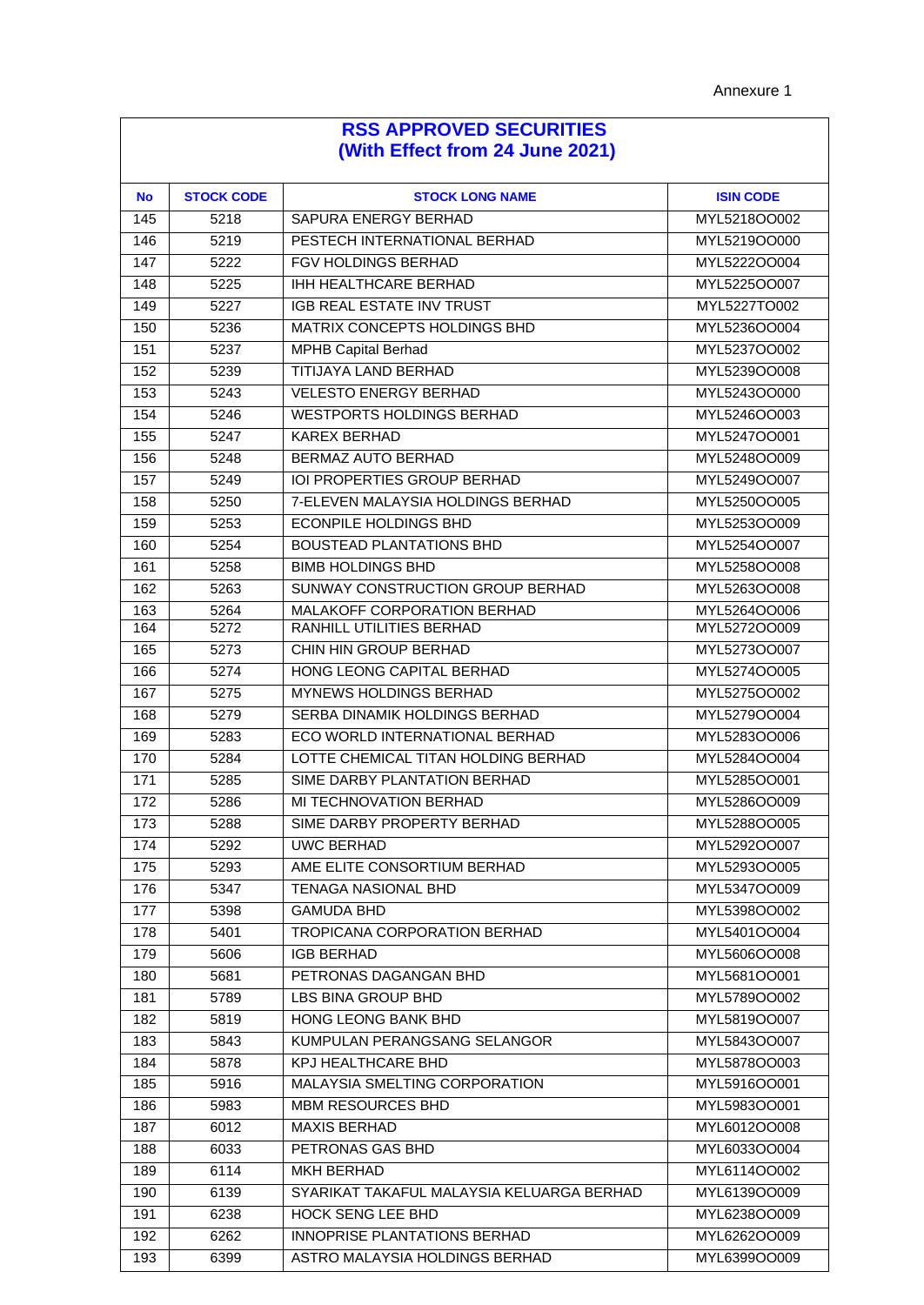| <b>No</b> | <b>STOCK CODE</b> | <b>STOCK LONG NAME</b>             | <b>ISIN CODE</b> |
|-----------|-------------------|------------------------------------|------------------|
| 194       | 6459              | <b>MNRB HOLDINGS BHD</b>           | MYL6459OO001     |
| 195       | 6483              | KENANGA INVESTMENT BANK BERHAD     | MYL6483OO001     |
| 196       | 6491              | <b>KUMPULAN FIMA BHD</b>           | MYL6491OO004     |
| 197       | 6556              | ANN JOO RESOURCES BHD              | MYL6556OO004     |
| 198       | 6599              | AEON CO. (M) BHD                   | MYL6599OO004     |
| 199       | 6633              | LEONG HUP INTERNATIONAL BERHAD     | MYL6633OO001     |
| 200       | 6645              | LINGKARAN TRANS KOTA HOLDINGS      | MYL6645OO005     |
| 201       | 6742              | YTL POWER INTERNATIONAL BHD        | MYL6742OO000     |
| 202       | 6888              | <b>AXIATA GROUP BERHAD</b>         | MYL6888OO001     |
| 203       | 6947              | <b>DIGI.COM BHD</b>                | MYL6947OO005     |
| 204       | 6963              | V.S INDUSTRY BHD                   | MYL6963OO002     |
| 205       | 7022              | <b>GLOBETRONICS TECHNOLOGY BHD</b> | MYL7022OO006     |
| 206       | 7034              | THONG GUAN INDUSTRIES BHD          | MYL7034OO001     |
| 207       | 7052              | PADINI HOLDINGS BHD                | MYL7052OO003     |
| 208       | 7076              | CB INDUSTRIAL PRODUCT HOLDING      | MYL7076OO002     |
| 209       | 7081              | PHARMANIAGA BHD                    | MYL7081OO002     |
| 210       | 7084              | <b>QL RESOURCES BHD</b>            | MYL7084OO006     |
| 211       | 7087              | MAGNI-TECH INDUSTRIES BHD          | MYL7087OO009     |
| 212       | 7089              | LII HEN INDUSTRIES BHD             | MYL7089OO005     |
| 213       | 7090              | APEX HEALTHCARE BHD                | MYL7090OO003     |
| 214       | 7095              | P.I.E. INDUSTRIAL BHD              | MYL7095OO002     |
| 215       | 7100              | UCHI TECHNOLOGIES BHD              | MYL7100OO000     |
| 216       | 7105              | HCK CAPITAL GROUP BERHAD           | MYL7105OO009     |
| 217       | 7106              | SUPERMAX CORPORATION BHD           | MYL7106OO007     |
| 218       | 7113              | TOP GLOVE CORPORATION BHD          | MYL7113OO003     |
| 219       | 7130              | <b>KPOWER BERHAD</b>               | MYL7130OO007     |
| 220       | 7148              | DUOPHARMA BIOTECH BERHAD           | MYL7148OO009     |
| 221       | 7153              | KOSSAN RUBBER INDUSTRIES BHD       | MYL7153OO009     |
| 222       | 7155              | <b>SKP RESOURCES BHD</b>           | MYL7155OO004     |
| 223       | 7160              | PENTAMASTER CORPORATION BHD        | MYL7160OO004     |
| 224       | 7161              | KERJAYA PROSPEK GROUP BERHAD       | MYL7161OO002     |
| 225       | 7164              | KNM GROUP BHD                      | MYL7164OO006     |
| 226       | 7167              | <b>JOHORE TIN BHD</b>              | MYL7167OO009     |
| 227       | 7179              | <b>LAGENDA PROPERTIES BERHAD</b>   | MYL7179OO004     |
| 228       | 7180              | SERN KOU RESOURCES BHD             | MYL7180OO002     |
| 229       | 7204              | D & O GREEN TECHNOLOGIES BERHAD    | MYL7204OO000     |
| 230       | 7208              | <b>EURO HOLDINGS BHD</b>           | MYL7208OO001     |
| 231       | 7216              | <b>KAWAN FOOD BHD</b>              | MYL7216OO004     |
| 232       | 7225              | P.A. RESOURCES BHD                 | MYL7225OO005     |
| 233       | 7231              | WELLCALL HOLDINGS BHD              | MYL7231OO003     |
| 234       | 7233              | DUFU TECHNOLOGY CORP. BHD          | MYL7233OO009     |
| 235       | 7237              | POWER ROOT BERHAD                  | MYL7237OO000     |
| 236       | 7277              | <b>DIALOG GROUP BHD</b>            | MYL7277OO006     |
| 237       | 7293              | YINSON HOLDINGS BHD                | MYL7293OO003     |
| 238       | 7668              | HAI-O ENTERPRISE BHD               | MYL7668OO006     |
| 239       | 7803              | RUBBEREX CORPORATION (M) BHD       | MYL7803OO009     |
| 240       | 8125              | DAIBOCHI BERHAD                    | MYL8125OO006     |
| 241       | 8176              | ATA IMS BERHAD                     | MYL8176OO009     |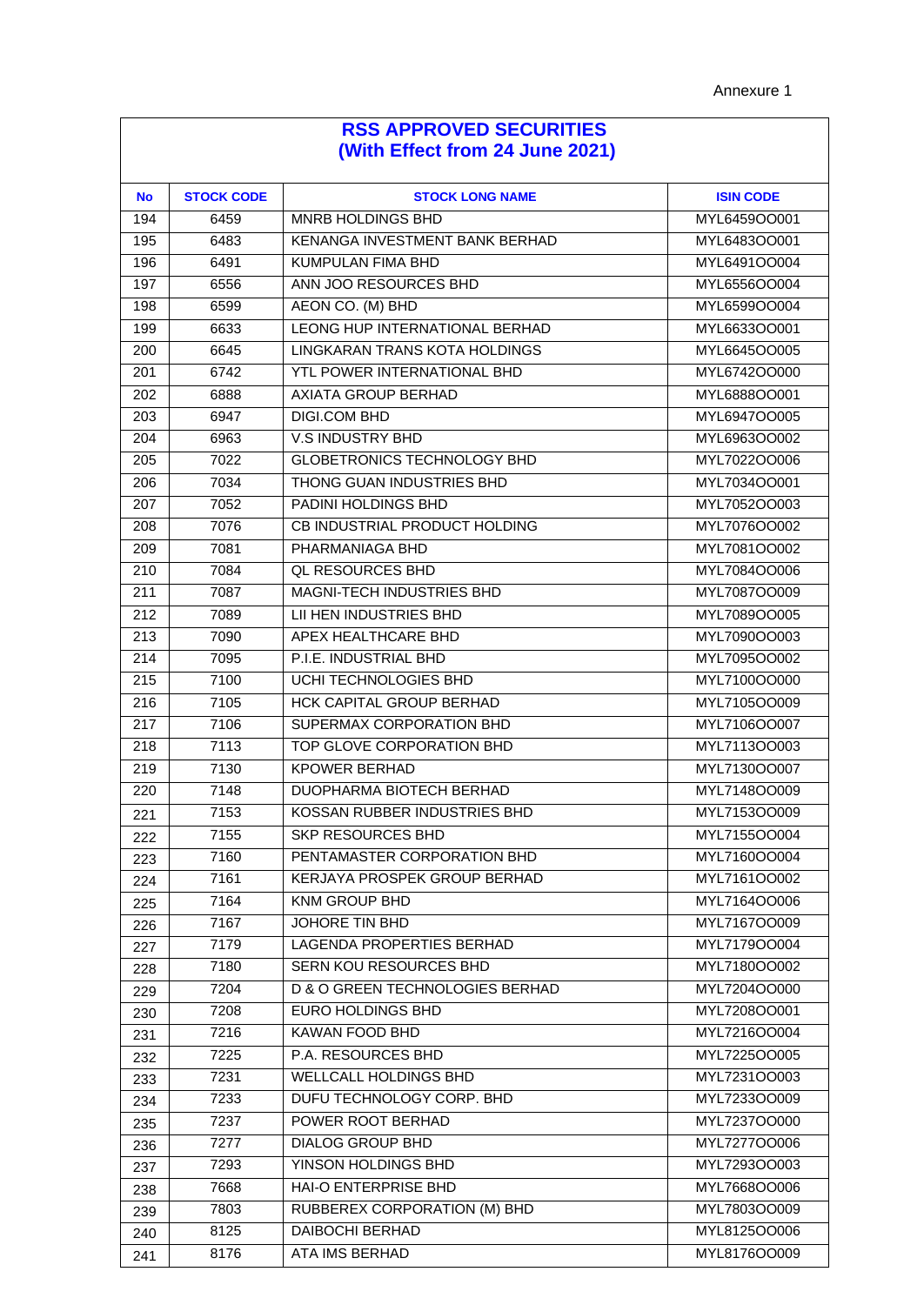Annexure 1

| <b>RSS APPROVED SECURITIES</b><br>(With Effect from 24 June 2021) |                   |                                       |                  |  |
|-------------------------------------------------------------------|-------------------|---------------------------------------|------------------|--|
| <b>No</b>                                                         | <b>STOCK CODE</b> | <b>STOCK LONG NAME</b>                | <b>ISIN CODE</b> |  |
| 242                                                               | 8206              | ECO WORLD DEVELOPMENT GROUP BERHAD    | MYL8206OO004     |  |
| 243                                                               | 8524              | <b>TALIWORKS CORPORATION BHD</b>      | MYL8524OO000     |  |
| 244                                                               | 8583              | <b>MAH SING GROUP BHD</b>             | MYL8583OO006     |  |
| 245                                                               | 8621              | LPI CAPITAL BHD                       | MYL8621OO004     |  |
| 246                                                               | 8664              | <b>SP SETIA BHD</b>                   | MYL8664OO004     |  |
| 247                                                               | 8869              | PRESS METAL ALUMINIUM HOLDINGS BERHAD | MYL8869OO009     |  |
| 248                                                               | 8877              | <b>EKOVEST BHD</b>                    | MYL8877OO002     |  |
| 249                                                               | 9059              | <b>TSH RESOURCES BHD</b>              | MYL9059OO006     |  |
| 250                                                               | 9172              | FORMOSA PROSONIC INDUSTRIES           | MYL9172OO007     |  |
| 251                                                               | 9237              | SARAWAK CONSOLIDATED IND BHD          | MYL9237OO008     |  |
| 252                                                               | 9296              | RCE CAPITAL BHD                       | MYL9296OO004     |  |
| 253                                                               | 9679              | <b>WCT HOLDINGS BERHAD</b>            | MYL9679OO001     |  |
| 254                                                               | 9792              | <b>SEG INTERNATIONAL BHD</b>          | MYL9792OO002     |  |
| 255                                                               | 5235SS            | KLCC PROP&REITS-STAPLED SEC           | MYL5235SS008     |  |
| 256                                                               | 0215              | SOLARVEST HOLDINGS BERHAD             | MYQ0215OO002     |  |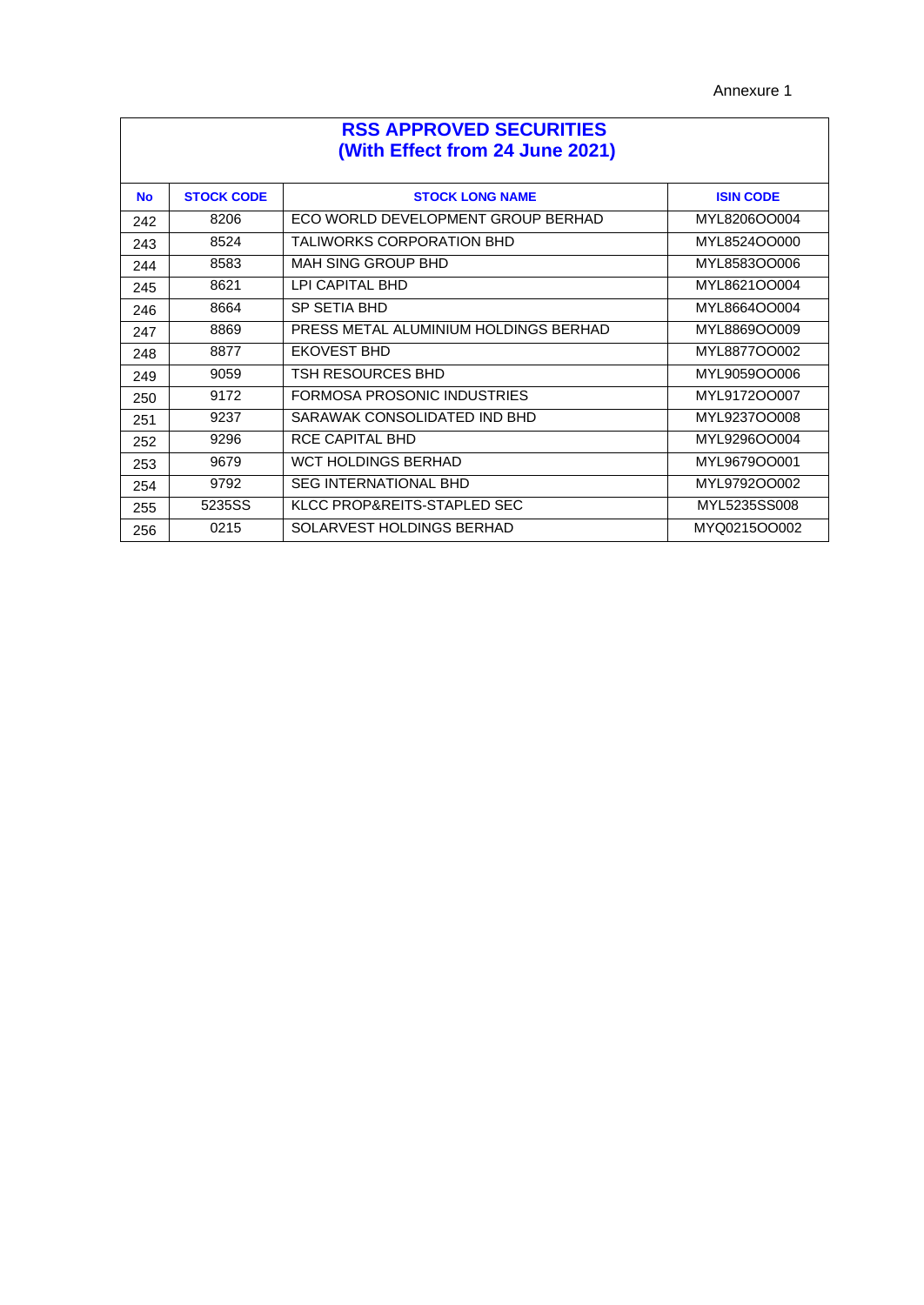| <b>RSS - INCLUSION LIST</b><br>(With Effect from 24 June 2021) |                   |                                     |                  |  |
|----------------------------------------------------------------|-------------------|-------------------------------------|------------------|--|
| <b>No</b>                                                      | <b>STOCK CODE</b> | <b>STOCK LONG NAME</b>              | <b>ISIN CODE</b> |  |
| 1                                                              | 0041              | HONG SENG CONSOLIDATED BERHAD       | MYQ0041OO002     |  |
| 2                                                              | 0069              | <b>VIVOCOM INTL HOLDINGS BERHAD</b> | MYQ0069OO003     |  |
| 3                                                              | 0090              | ELSOFT RESEARCH BHD                 | MYQ0090OO009     |  |
| $\overline{4}$                                                 | 0126              | MICROLINK SOLUTIONS BHD             | MYQ0126OO001     |  |
| 5                                                              | 0151              | <b>KELINGTON GROUP BERHAD</b>       | MYQ0151OO009     |  |
| 6                                                              | 0168              | <b>BOILERMECH HOLDINGS BHD</b>      | MYQ0168OO003     |  |
| $\overline{7}$                                                 | 0172              | OCK GROUP BERHAD                    | MYQ0172OO005     |  |
| 8                                                              | 0186              | PERAK TRANSIT BERHAD                | MYQ0186OO005     |  |
| 9                                                              | 0198              | <b>GDB HOLDINGS BERHAD</b>          | MYQ0198OO000     |  |
| 10                                                             | 0200              | REVENUE GROUP BERHAD                | MYQ0200OO004     |  |
| 11                                                             | 0213              | <b>MTAG GROUP BERHAD</b>            | MYQ0213OO007     |  |
| 12                                                             | 1163              | ALLIANZ MALAYSIA BHD                | MYL1163OO004     |  |
| 13                                                             | 3565              | WCE HOLDINGS BERHAD                 | MYL3565OO008     |  |
| 14                                                             | 4235              | LION INDUSTRIES CORPORATION         | MYL4235OO007     |  |
| 15                                                             | 4456              | DAGANG NEXCHANGE BERHAD             | MYL4456OO009     |  |
| 16                                                             | 4502              | <b>MEDIA PRIMA BHD</b>              | MYL4502OO000     |  |
| 17                                                             | 5000              | HUME CEMENT INDUSTRIES BERHAD       | MYL5000OO004     |  |
| 18                                                             | 5068              | <b>LUSTER INDUSTRIES BHD</b>        | MYL5068OO001     |  |
| 19                                                             | 5072              | <b>HIAP TECK VENTURE BHD</b>        | MYL5072OO003     |  |
| 20                                                             | 5077              | MALAYSIAN BULK CARRIERS BHD         | MYL5077OO002     |  |
| 21                                                             | 5079              | <b>GETS GLOBAL BERHAD</b>           | MYL5079OO008     |  |
| 22                                                             | 5094              | CSC STEEL HOLDINGS BERHAD           | MYL5094OO007     |  |
| 23                                                             | 5105              | <b>CAN-ONE BHD</b>                  | MYL5105OO001     |  |
| 24                                                             | 5113              | RIMBUNAN SAWIT BHD                  | MYL5113OO005     |  |
| 25                                                             | 5135              | SARAWAK PLANTATION BHD              | MYL5135OO008     |  |
| 26                                                             | 5140              | <b>TASCO BERHAD</b>                 | MYL5140OO008     |  |
| 27                                                             | 5142              | WAH SEONG CORPORATION BHD           | MYL5142OO004     |  |
| 28                                                             | 5184              | <b>CYPARK RESOURCES BERHAD</b>      | MYL5184OO006     |  |
| 29                                                             | 5196              | BERJAYA FOOD BERHAD                 | MYL5196OO000     |  |
| 30                                                             | 5202              | MSM MALAYSIA HOLDINGS BERHAD        | MYL5202OO006     |  |
| 31                                                             | 5204              | AWANBIRU TECHNOLOGY BERHAD          | MYL5204OO002     |  |
| 32                                                             | 5274              | HONG LEONG CAPITAL BERHAD           | MYL5274OO005     |  |
| 33                                                             | 5275              | MYNEWS HOLDINGS BERHAD              | MYL5275OO002     |  |
| 34                                                             | 5293              | AME ELITE CONSORTIUM BERHAD         | MYL5293OO005     |  |
| 35                                                             | 5843              | KUMPULAN PERANGSANG SELANGOR        | MYL5843OO007     |  |
| 36                                                             | 5916              | MALAYSIA SMELTING CORPORATION       | MYL5916OO001     |  |
| 37                                                             | 6262              | INNOPRISE PLANTATIONS BERHAD        | MYL6262OO009     |  |
| 38                                                             | 6491              | KUMPULAN FIMA BHD                   | MYL6491OO004     |  |
| 39                                                             | 6556              | ANN JOO RESOURCES BHD               | MYL6556OO004     |  |
| 40                                                             | 7076              | CB INDUSTRIAL PRODUCT HOLDING       | MYL7076OO002     |  |
| 41                                                             | 7130              | <b>KPOWER BERHAD</b>                | MYL7130OO007     |  |
| 42                                                             | 7167              | JOHORE TIN BHD                      | MYL7167OO009     |  |
| 43                                                             | 7179              | LAGENDA PROPERTIES BERHAD           | MYL7179OO004     |  |
| 44                                                             | 7180              | <b>SERN KOU RESOURCES BHD</b>       | MYL7180OO002     |  |
| 45                                                             | 7208              | EURO HOLDINGS BHD                   | MYL7208OO001     |  |
| 46                                                             | 7225              | P.A. RESOURCES BHD                  | MYL7225OO005     |  |
| 47                                                             | 7231              | WELLCALL HOLDINGS BHD               | MYL7231OO003     |  |
| 48                                                             | 9172              | FORMOSA PROSONIC INDUSTRIES         | MYL9172OO007     |  |
| 49                                                             | 9237              | SARAWAK CONSOLIDATED IND BHD        | MYL9237OO008     |  |
| 50                                                             | 0215              | SOLARVEST HOLDINGS BERHAD           | MYQ0215OO002     |  |